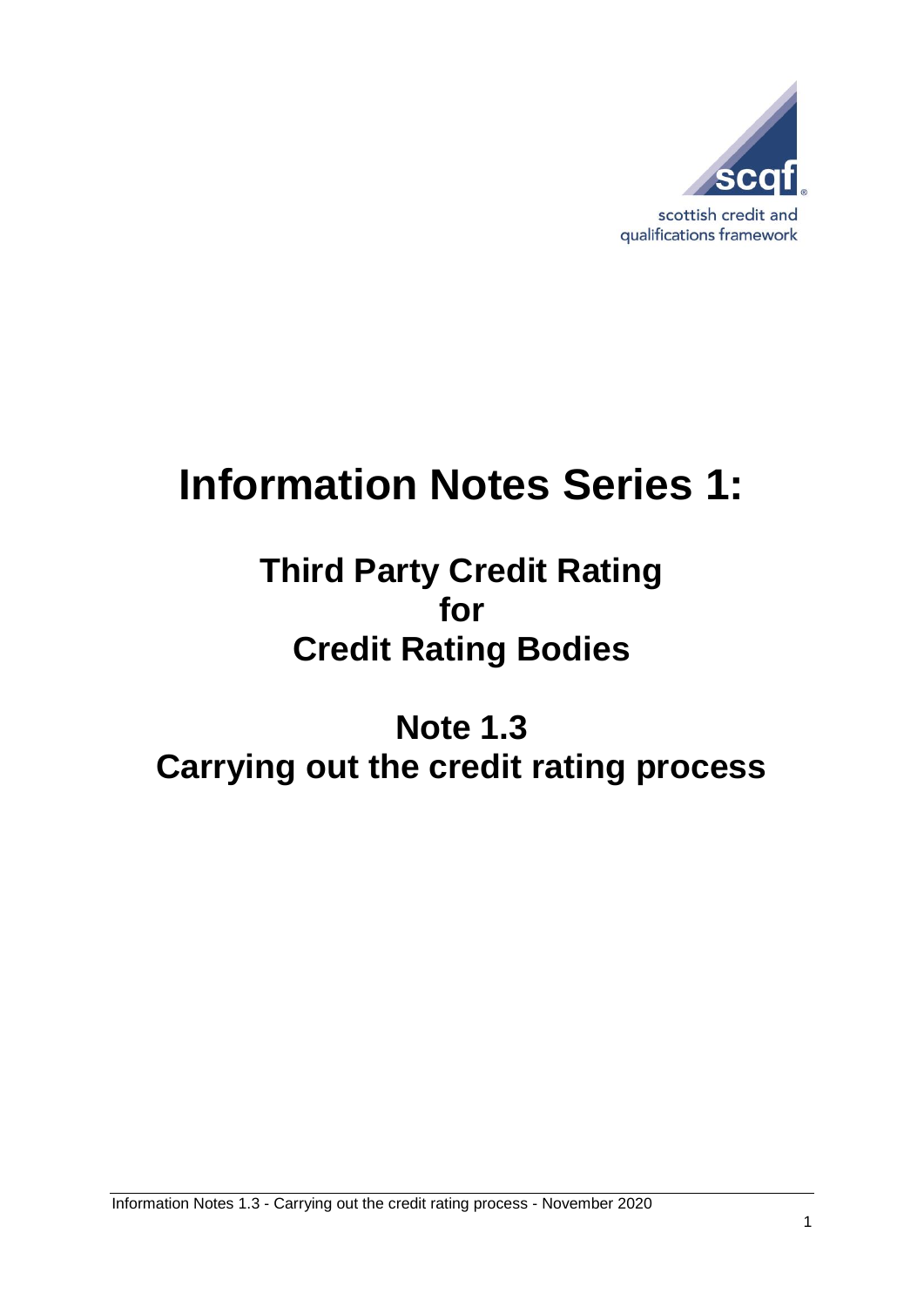#### **Information Note 1.3**

#### **Third Party Credit Rating for CRBs**

#### **Carrying out the credit rating process**

#### **November 2020**

This information note supplements the principles and guidance within the SCQF Handbook. Other useful documents include the Ceasing Credit Rating Flowcharts and for SCQFP Approved CRBs – the SCQF Quality Assurance Model (QAM) all of which are available from [www.scqf.org.uk.](http://www.scqf.org.uk/)

**This note is the third in a series about Third Party Credit Rating for CRBs. There are four notes in total as indicated below.** 



*Credit Rating will be defined as third party where:*

*The CRB cannot make changes to the learning outcomes and/or assessment criteria of a programme without the specific permission of the submitting organisation. The CRB is also unable to offer this programme to any other organisation (as a product) without the permission of the submitting organisation.*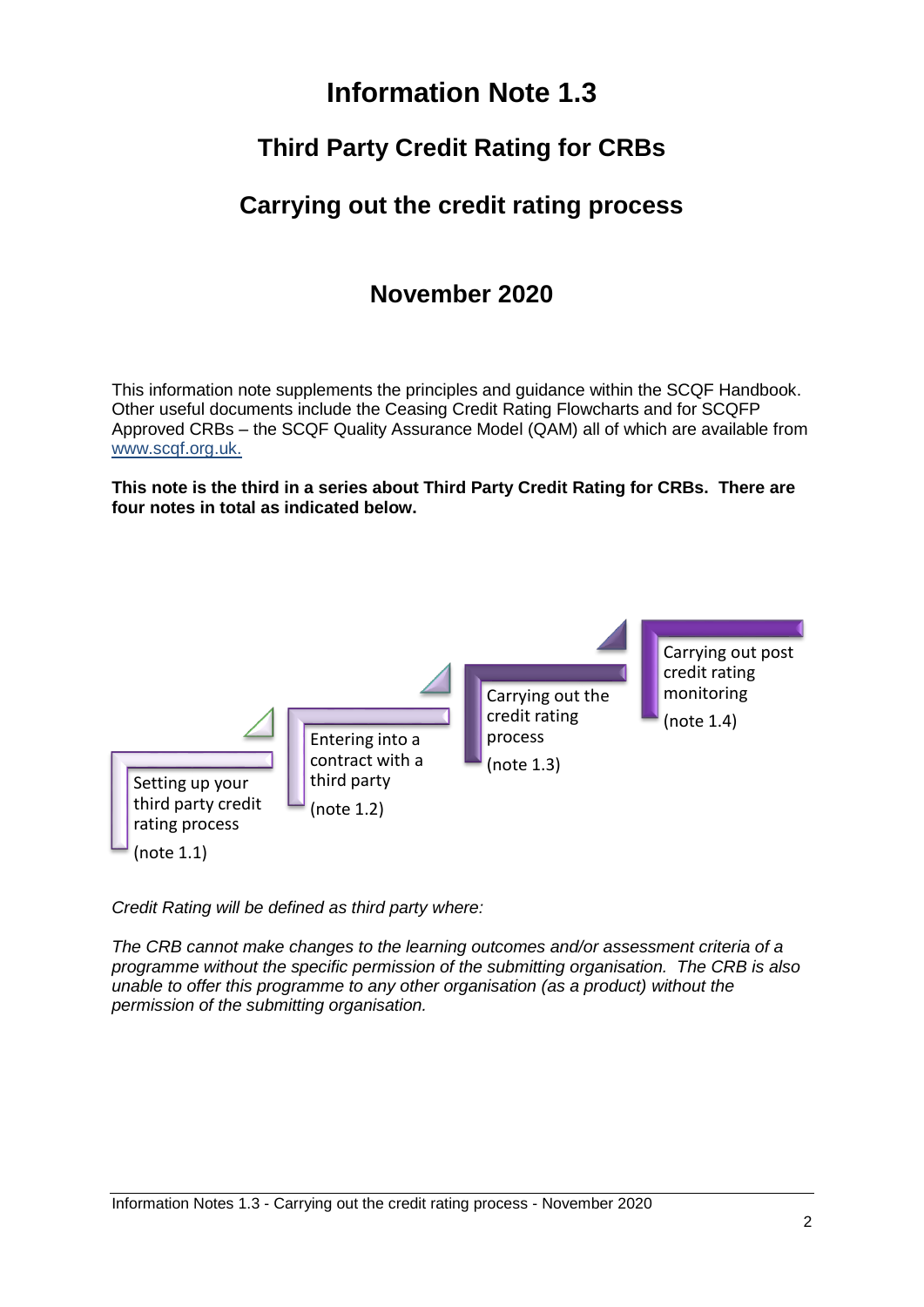Carrying out the credit rating process



### Carrying out the credit rating process

The process for carrying out the actual credit rating may be the same or very similar to that you will already have in place for internal credit rating. However, you should ensure that the third party is aware of the process and that clear lines of communication are established. It is useful to provide a point of contact should a third party have any queries.

Many of the following areas to consider have already been mentioned in note 1.1 Setting Up your credit rating process but here are some other possible points:

- You will already have a recording system in place to keep the notes of the discussion of the credit rating and vetting panels and their decisions on level and credit points for future scrutiny for your internal programmes, it is very important that those records are also kept for third party activity as you may have to feedback to the third party as part of the outcomes and discuss actions with them.
- You should ensure that the raters and vetters credit rating third party programmes are provided with full information about the organisation and its processes in order to have a full picture of how the programme will be delivered and quality assured.
- You should ensure that your raters and vetters are aware of your policy on credit rating periods so that they can make appropriate decisions.
- You will need to consider how you will inform the third party of the outcome of the process (and keep a record of this communication)
	- $\circ$  There are potentially 4 possible outcomes:
		- Credit rate unconditionally
		- Credit rate with conditions
		- Defer a decision on credit rating, subject to amendments to the submission/proposal
		- Decline to credit rate
- You should also ensure that a time period is attached to the credit rating and that the third party is aware of this and what it means. You may have a standard approach to this internally and you should consider if this will still be appropriate for third parties and other types of programmes.
- You will need to develop guidelines regarding the use of the SCQF logo and how the third party is able to promote its programme and its credit rating. SCQFP has Brand Guidelines which can be accessed from [www.scqf.org.uk](http://www.scqf.org.uk/)